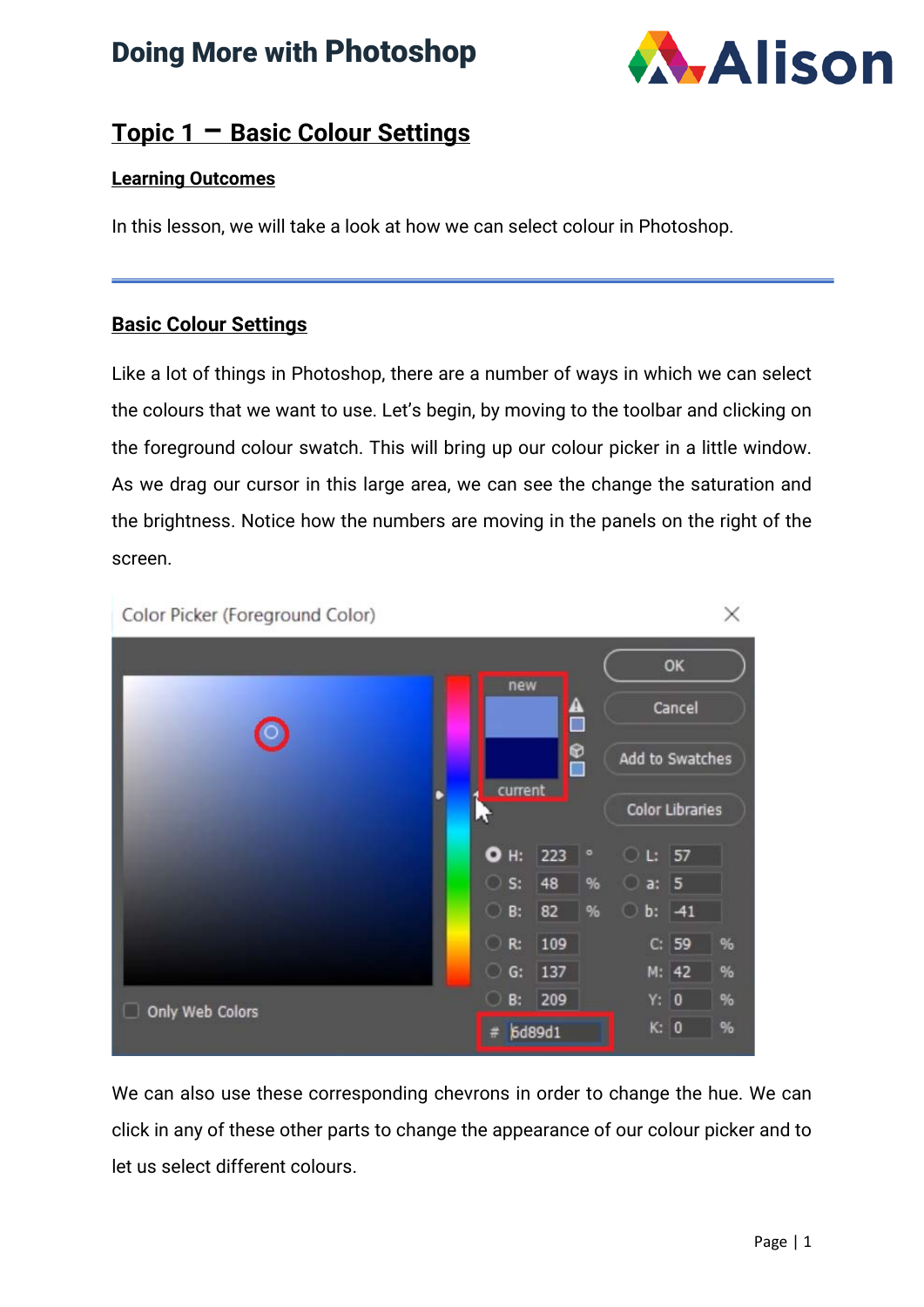

There may be times when you need to work with web colours. Select the hue option and then click enable only web colours. This ensures that when you select a colour, you can be sure that it's web safe. This number here is called the hex value. Basically, this hex code is just a representation of the red, green, and blue intensity, in that order. You can also copy this number for that colour should you wish to do so. You can add this colour to your swatches by clicking on the option, add to swatches. Let's call this pink red and then click OK. Once we've done this, we will immediately see that the foreground colour swatch has now been changed to that pink red.

Of course, we might want to reset this and we can return to our default swatches by tapping the "D" key or by clicking on this small icon just above it. If we click this double headed arrow here, it allows us to swap the foreground and background colour. The shortcut for this, is the "X" key. Let's put the colour panel and the swatches panel side by side so that we can see what we're dealing with. The swatches panel is divided up in a specific way. Along the top, we have our recently used colours, in the middle, there are a number of different swatches that we have by default and then along the bottom we can see our pink red that we just added a few seconds ago.

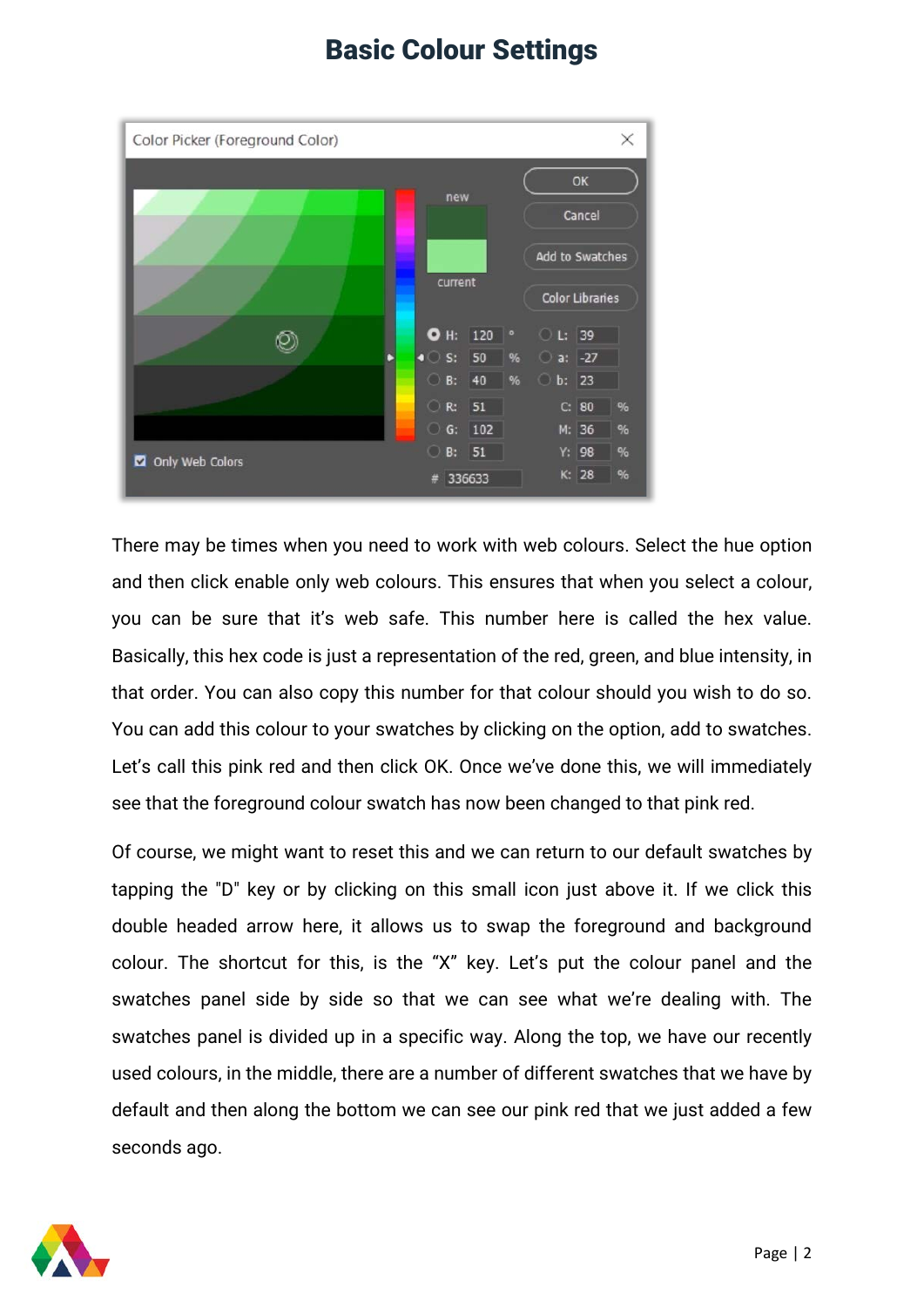Generally, you will be looking at these as small thumbnails, but change this to a list view, or you can make the thumbnails bigger, depending on what you like.



Let's take a look at the colours panel. This is great because it allows you to choose colours quickly, which will greatly speed up your workflow. Some photographers and artists will vary a lot on which panel they prefer for their colour display. There are a number of options available to us. With any of these, it's simply a matter of adjusting the values and if you find a colour that you like you can add it to your swatches by clicking in the blank area and finally clicking OK.

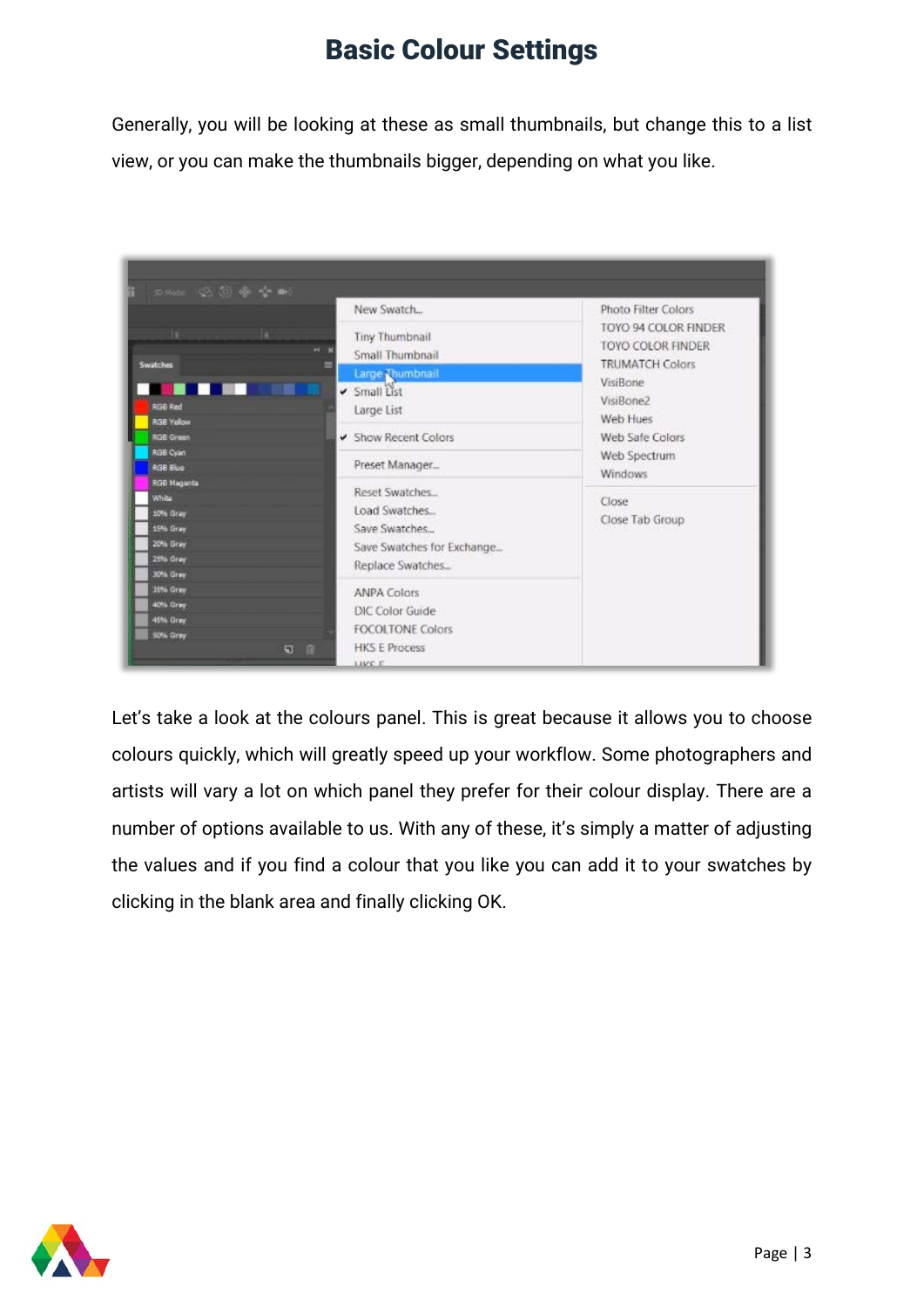